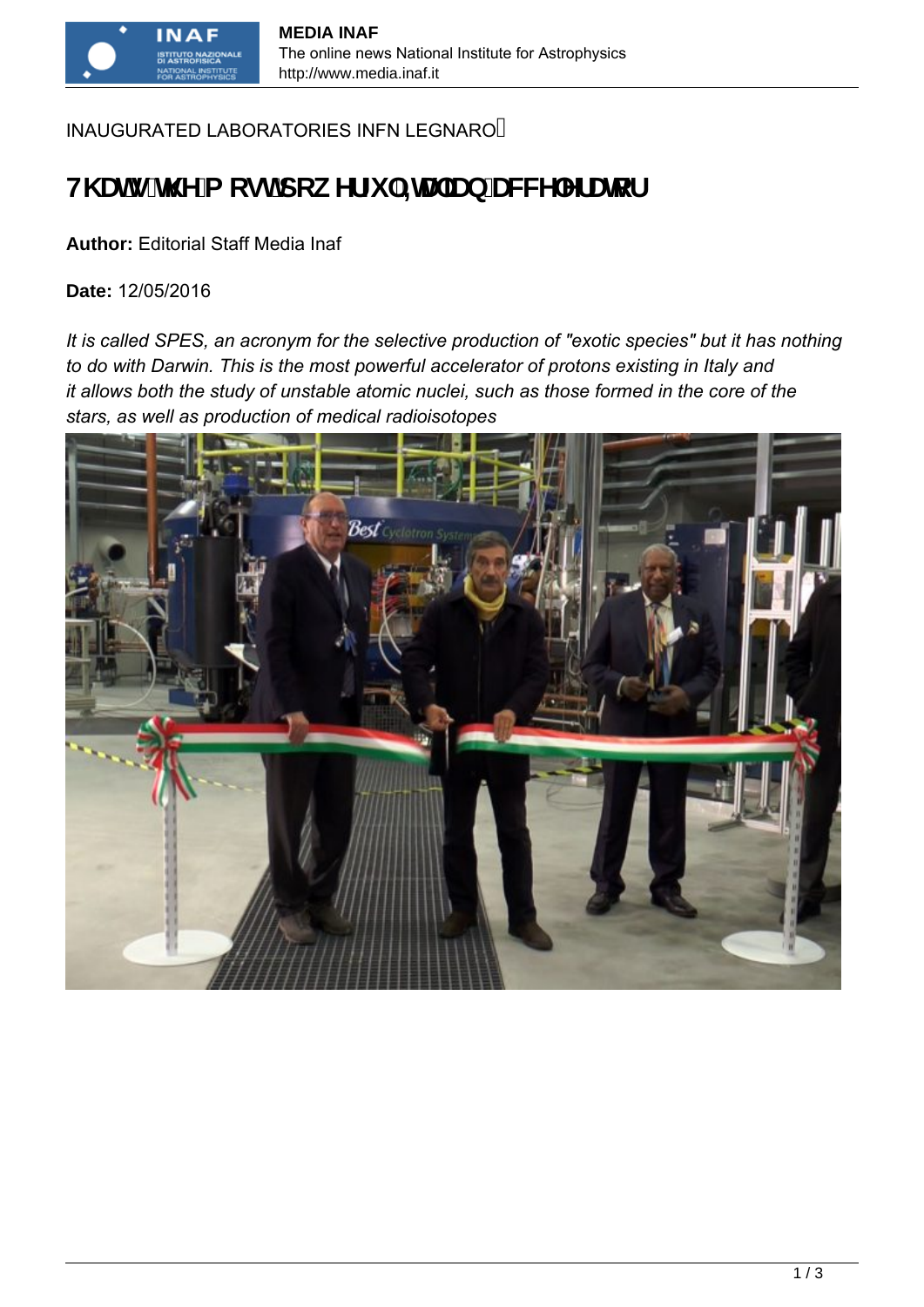



We will study the **Urea JWbi WY** produced in the late stages of the evolution of stars and, at the same time, will produce **f UXIc lgc hcd Yg Zef a YXIWDY**. This is the dual objective of the project [SPES](https://web.infn.it/spes/) (*Selective Production of Exotic Species*), whose c[yclotro](https://it.wikipedia.org/wiki/Ciclotrone)n, and the **dUfHWY UWWY YfUrcf** that is at its heart, was inaugurated on December 2 at the National [Laboratory of Legnaro](http://www.lnl.infn.it/index.php/it/)   [\(LNL\)](http://www.lnl.infn.it/index.php/it/) of the National Institute of Nuclear Physics (INFN).

"For the SPES aspect, the most intriguing part of nuclear physics is the ability to produce highly unstable nuclei, very different from those that we find on Earth," says **GiovanniFiorentini**, director of LNL. "Most of our knowledge about the properties of nuclei was acquired through the study of existing stable nuclei: the SPES beams open a new perspective that will provide knowledge about the properties of nuclei in extreme conditions."

The heart of the SPES project is represented by high intensity cyclotron, a circular accelerator able to produce protons and accelerate at the rate of **HYb** a **j**'lcb'V**j**'cb'dfchcbg'Yj YfmgYVtbX. From the Cyclotron **K c dfclcb VYUa g** will be extracted: one dedicated to the studies of **bi WYUF** Uglical my W<sub>9</sub>, and the other applications, in particular those directed to medicine, but also to the study of the properties of **bYk 'a UMfJUg**, by means of the irradiation with neutrons.



Fernando Ferroni, president of INFN, cuts the SPES ribbon